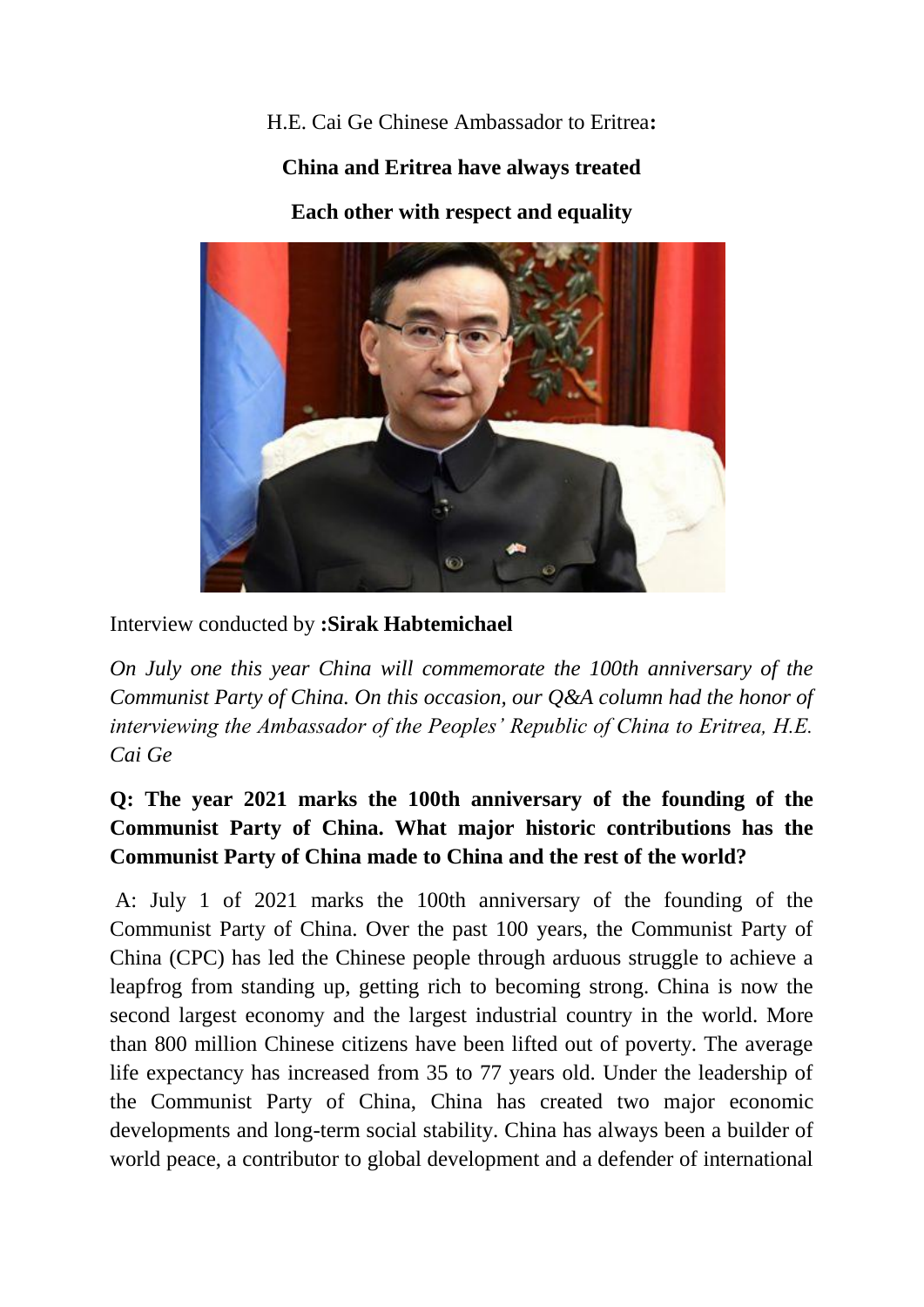order. China is the second largest fund contributor to the UN peacekeeping operations and has the largest number of peacekeepers among the permanent members of the UN Security Council. Over the years, China, with 30% contribution to global economic growth, has become the main engine for world economic growth and has brought unprecedented opportunities to world development. Since the outbreak of Covid-19, China is the first major economy to achieve growth. It is predicted that China's economic growth will reach 8.3% this year. This is an important contribution to promoting the rapid recovery of the world economy. China has made great contribution to the global antipandemic cause by supplying medical assistance to more than 150 countries and some international organizations, and has provided vaccine assistance to more than 80 countries. Furthermore, China has exported vaccines to over 40 countries, with a total of 350 million doses of vaccines to the international community. With more than 800 million people lifted out of poverty, China has achieved the poverty alleviation goal of the 2030 Agenda for Sustainable Development 10 years ahead of schedule, contributing more than 70% to the world's poverty reduction. China has established and improved the world's largest education, social security and medical system, which can be called a great human rights project and the best human rights practice. China has made important contributions to the cause of human rights in the world. In terms of addressing climate change, China has also actively fulfilled its commitments, China's carbon emission intensity per unit GDP in 2018 decreased by 45.8% compared with that in 2005. President Xi Jinping announced last year that China will strive to achieve carbon peak by 2030 and achieve carbon neutrality by 2060.

### **Q:On the occasion of the 100th anniversary, what development programs has the Communist Party of China charted out?**

A: In order to realize the great rejuvenation of the Chinese nation, the Communist Party of China has established «two Centenary Goals". The first is to build a moderately prosperous society in all respects on the 100th anniversary of CPC. In this respect, the Communist Party of China has fulfilled its solemn commitment to the people. The second Centenary Goal will be achieved by 2049, the year of 100th anniversary of the founding of the People's Republic of China and it will be realized in two steps: by the year 2035, basically realizing socialist modernization; from the year 2035 to the middle of 21st century, to build China into a prosperous, strong, democratic, culturally advanced,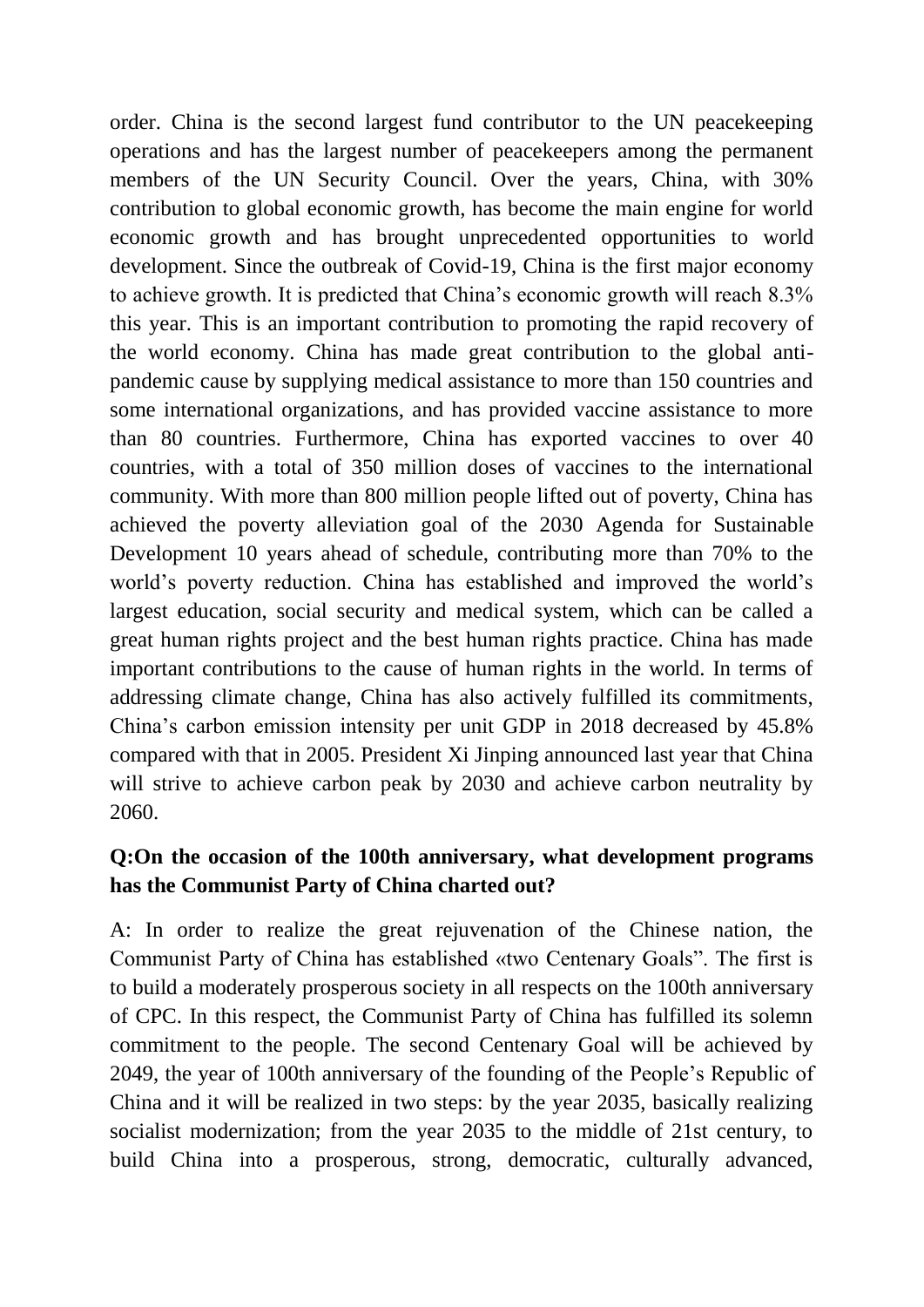harmonious and beautiful socialist modern country. At that time, China's material civilization, political civilization, spiritual civilization, social civilization and ecological civilization will be comprehensively improved. China will become a leading country in terms of comprehensive national strength and international influence. The common prosperity of all people will be basically realized. The Communist Party of China is fully confident and capable of uniting and leading the Chinese people to continue to create new development miracles and realize the blueprint for future development. China will create a broader space for all countries in the world to share China's opportunities, achieve win-win results and common development.

## **Q.As a major political party that has been thriving for 100 years, what is the key attributes of the Communist Party of China?**

A:Over the past 100 years, the Communist Party of China has grown from more than 50 people when it was founded to the world's largest party with more than 91 million Party members, creating "the greatest political miracle on earth". The most important magic weapons are: First, the Communist Party of China adheres to the combination of Marxist theory with the practice of Chinese revolution and construction, finds a path suitable for China's development. The Chinese people are full of confidence in the path, theoretical system, and culture of socialism with Chinese characteristics. Second, the Communist Party of China adheres to the peoplecentered position to serve the people wholeheartedly and lead the people to work together. The Communist Party of China gets full support from the people. According to many polls, more than 90% of the Chinese people are satisfied with the government under the leadership of the Communist Party of China. Third, the Communist Party of China attaches great importance to the party's self-construction, emphasizing that the party should manage itself and strictly govern itself to ensure the Party's advanced nature, purity and combat effectiveness and consolidate the foundation of the Party's ruling.

#### **Q:How do you view the world situation today?**

A:In nowadays' world, there are the overlapping impact of major changes and global pandemic unseen in a century. Unilateralism, protectionism and hegemonism are rampant. Human beings are facing a variety of non-traditional security threats, such as climate change, environmental pollution and epidemic diseases. International order and world peace are facing severe challenges. China firmly upholds the international system with the United Nations as the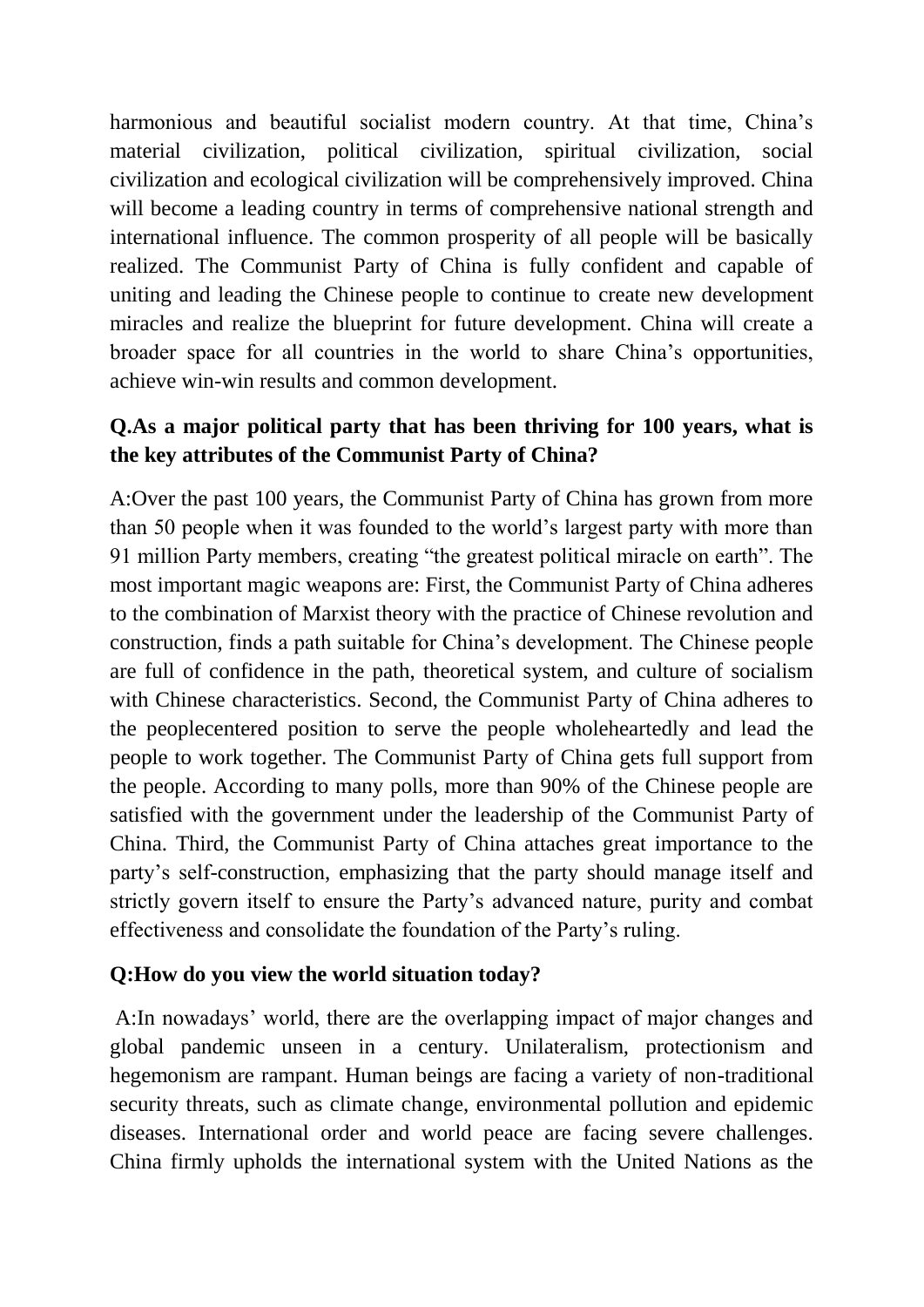core and the international order based on international law, firmly upholds the basic norms of international relations based on the purposes and principles of the UN Charter, and firmly upholds genuine multilateralism of mutual equality and win-win cooperation. China's diplomacy has always adhered to the principle of equality whatever big or small countries. China opposes power politics, sanctions and threats of sanctions, and opposes arbitrary interference in other countries' internal affairs under the excuses of so-called human rights issues. Human beings live on this very earth, no country can face the challenges alone. The only way to deal with global problems is to build a community of shared future for all mankind. All countries in the world should strengthen unity and cooperation, take the road of peaceful development, jointly promote the construction of a new type of international relations featuring mutual respect, fairness and justice, and win-win cooperation, and build a world of lasting peace, common security, common prosperity, openness, inclusiveness, cleanness and beauty.

### **Q: How do you evaluate the importance and key role of the Chinese government in the African continent, especially in the Horn of Africa?**

A: China and Africa are good friends, partners and brothers. Strengthening solidarity and cooperation with African countries is the unchanging priority of China's diplomacy. China and African countries support each other on issues concerning our respective core interests and major concerns. The cooperative achievements between China and Africa can be seen everywhere in Africa. The Forum on China-Africa Cooperation and the Belt and Road Initiative have made significant contributions to the local development and the improvement of people lives. China has built more than 6000 kilometers of railways, 6000 kilometers of roads, nearly 20 ports and more than 80 large-scale power facilities in Africa. China has assisted in the construction of more than 130 medical facilities, 45 gymnasiums and more than 170 schools. China has sent 21,000 members of medical team to 48 African countries and treated about 220 million African patients. China is constructive participant in African peace and security affairs and has sent the largest number of peace keepers among the five permanent members of the UN Security Council. We support Africa in its effort to solve African problems independently. After the outbreak of the pandemic, China and Africa helped each other and united to fight against COVID-19. Not long ago, China and African jointly launched the "Initiative on Partnership for Africa's Development". China has never attached political conditions to its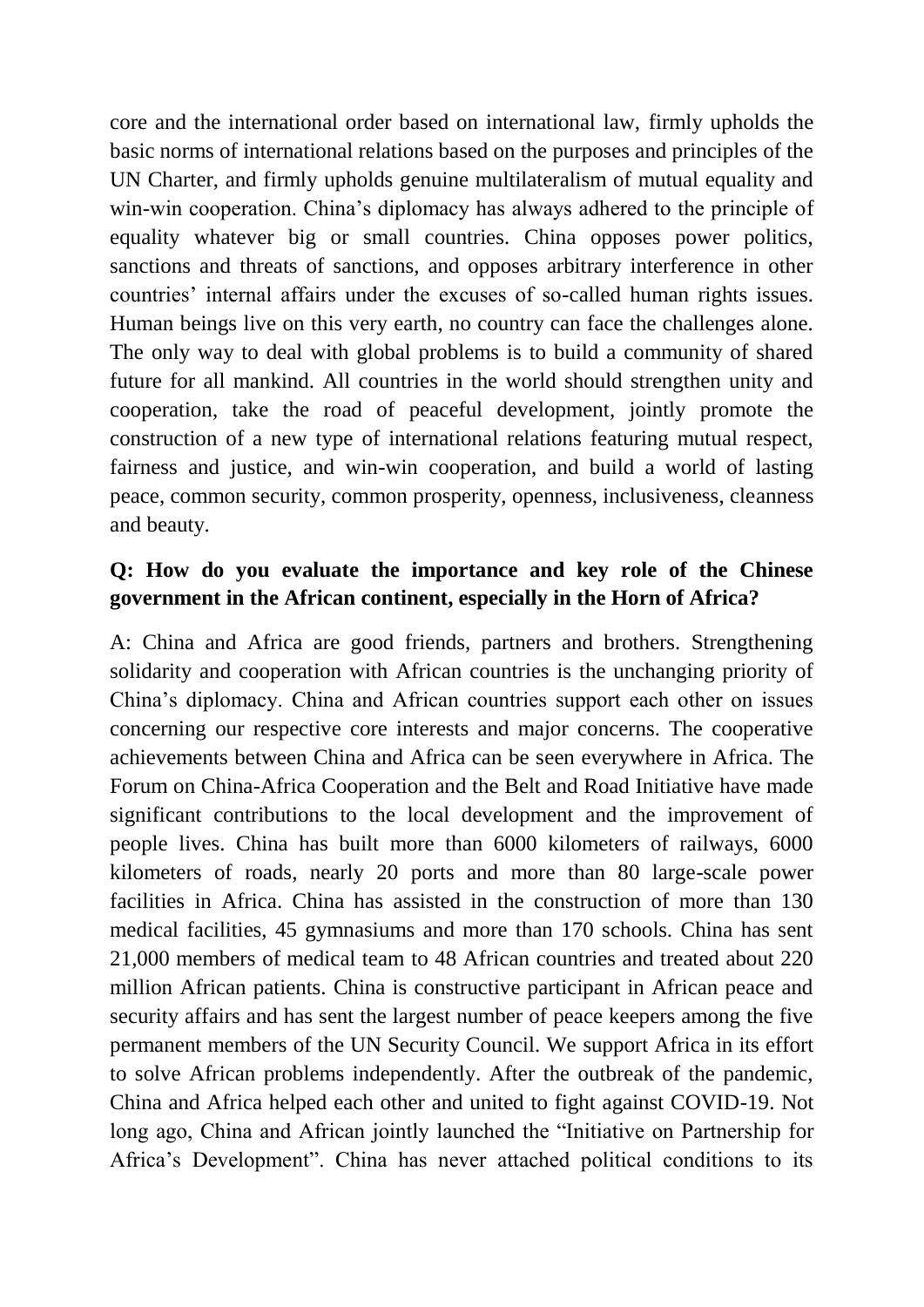corporation or aid to Africa, let alone interfering in Africa's internal affairs. China and the countries in the horn of Africa are good friends. China pays close attention to the situation in the horn of Africa and sincerely hopes that lasting peace and stability can be maintained in the region so as to realize regional integration and development. China opposes interfering in regional affairs and other countries' internal affairs under the excuses of "human rights" and "democracy". China opposes the implementation of sanctions or threat of sanctions. China will continue to play a constructive role in promoting peace, stability and development in the Horn of Africa.

# **Q: On the occasion of the 100th anniversary of the founding of the Communist Party of China and the 30th anniversary of Eritrean independence, how do you assess the strong and long relations between the People's Republic of China and Eritrea?**

A: China and Eritrea have a profound traditional friendship. This friendship was established in the process of striving for national independence and liberation, national development and construction. Nowadays, our friendship is even stronger than before. China and Eritrea have always treated each other with respect and equality. We trust each other in politics, support each other on issues concerning our respective core interests and major concerns, and jointly safeguard the interests of both sides and international fairness and justice. The Communist Party of China CPC and People's Front for Democracy and Justice (PFDJ) maintain communications and exchanges of experience in governance. The cooperation between our two sides in infrastructure construction, education, agriculture, health care, human resources, mining and other fields is fruitful. Projects of friendly cooperation between our two sides can be seen in the capital-Asmara and other cities. During the pandemic, the bilateral cooperation has not interrupted and moved forward. For example, the Chinese medical team to Eritrea sticks to their posts together with the Eritrean colleagues in hospitals to help treat the patients. The Chinese Embassy in Eritrea holds two online training courses or seminars every month on average. On the 100th anniversary of the founding of the Communist Party of China, China's development has entered a new stage. The 30th anniversary of Eritrean independence also ushers in new opportunities for national development. The top leaders of the two Parties have sent congratulatory letters to each other, expressing that they attach great importance to the in-depth development of friendly and cooperative relations between our two countries. Eritrea stressed that infrastructure, energy,